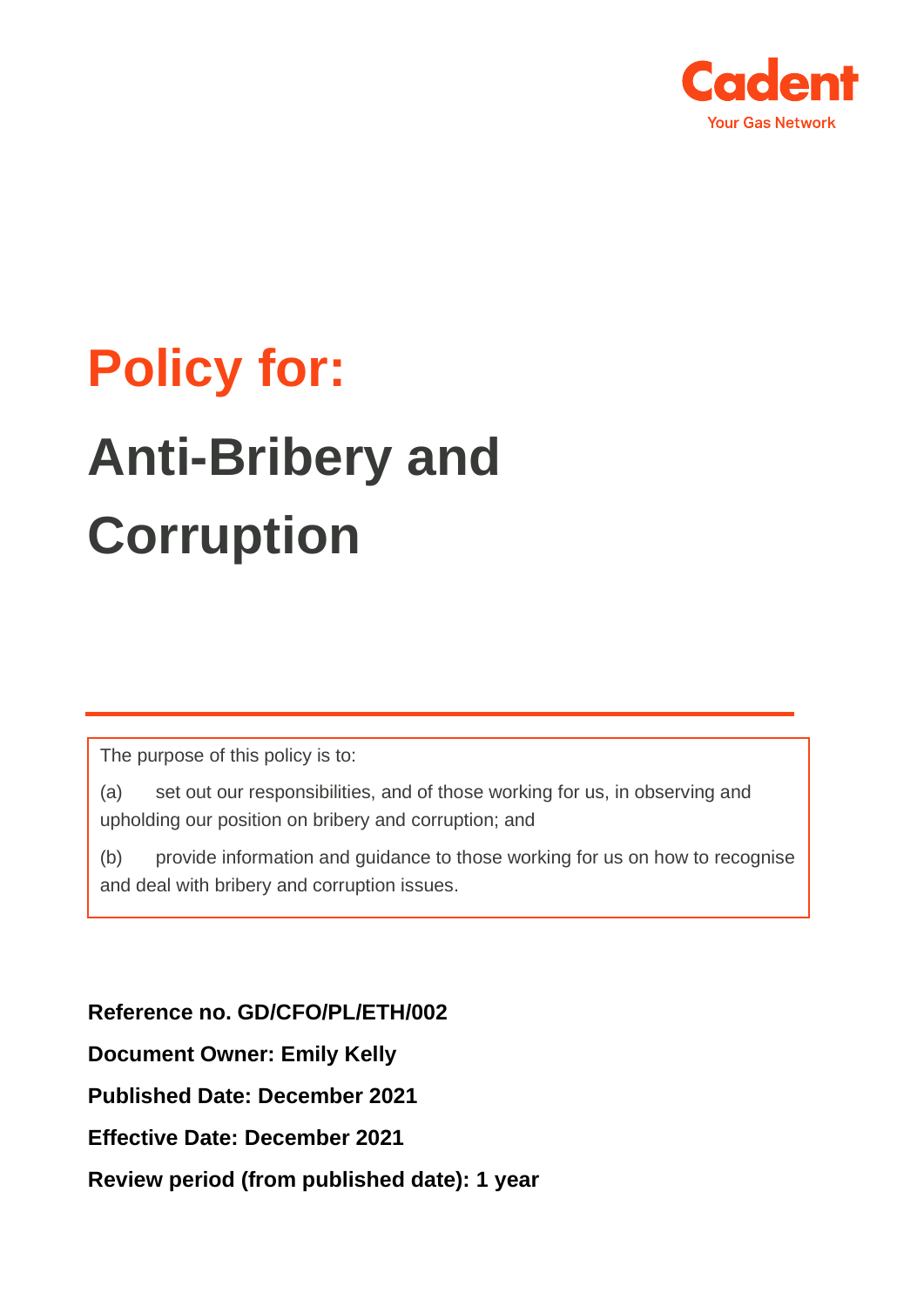# **1 Why we have a Policy for Anti-Bribery and Corruption**

- 1.1 It is our policy to conduct all our business in an honest and ethical manner. We take a zero-tolerance approach to bribery and corruption and are committed to acting professionally, fairly and with integrity in all our business dealings and relationships wherever we operate and implementing and enforcing effective systems to counter bribery and corruption.
- 1.2 We will uphold all laws relevant to countering bribery and corruption, including the Bribery Act 2010.

# **2 Risk**

- 2.1 There is a risk that Cadent is accused of or perceived to be undertaking activities which are not compliant with the UK Bribery Act (2010). There is a further risk that we cannot demonstrate compliance with the Act, or our own internal policies, procedures and controls and there is a risk that Cadent may be subject to fraud. This could occur in a number of ways for example:
- perceived attempts to extract 'improper performance' from third parties and in particular government officials such as MPs and Ofgem.
- fraudulent activities by employees, customers, suppliers or other third parties such as diversion of cash from bank accounts, unauthorised instructions, theft
- Even the accusation / perception of bribery by Cadent or those we are associated with us (e.g. suppliers), even if unfounded could lead to reputational damage, investigation and increased scrutiny / regulatory oversight. If proven there could also be significant financial penalties. If we are subject to fraud, we may suffer financial loss. Consequential impacts could also include non-compliance with related legislation e.g. Criminal Finances Act (which makes facilitation of tax evasion by Cadent or an associate a corporate criminal offence).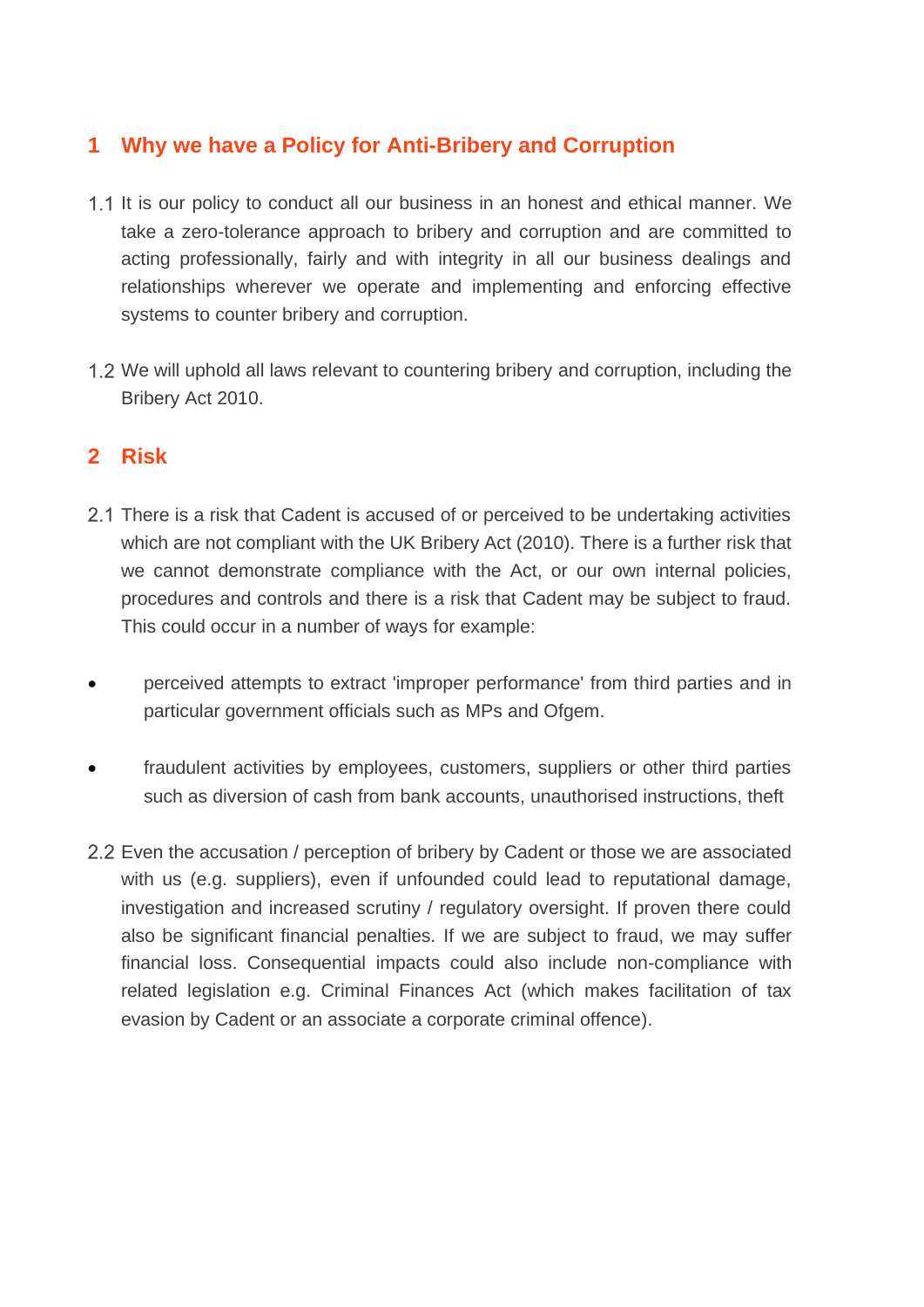# **3 Scope**

- 3.1 This policy applies to all persons working for us or any Group Company or on our behalf in any capacity, including employees at all levels, directors, officers, agency workers, seconded workers, volunteers, interns, agents, contractors, external consultants, third-party representatives and business partners, sponsors, or any other person associated with us, wherever located.
- In this policy, **third party** means any individual or organisation you come into contact with during the course of your work for us, and includes actual and potential clients, customers, suppliers, distributors, business contacts, agents, advisers, and government and public bodies, including their advisors, representatives and officials, politicians and political parties.

# **4 Definitions**

- **Bribery** is offering, promising, giving or accepting any financial or other advantage, to induce the recipient or any other person to act improperly in the performance of their functions, or to reward them for acting improperly, or where the recipient would act improperly by accepting the advantage.
- **Corruption** is the abuse of entrusted power or position for private gain.

# **5 Principles**

The principles of this policy are:

- a) setting out our responsibilities, and of those working for us, in observing and upholding our position on bribery and corruption.
- b) provide information and guidance to those working for us on how to recognise and deal with bribery and corruption issues.
- c) Provide formal reporting channels if you believe or suspect that any bribery, corruption or other breach of this policy has occurred.
- d) We will treat all concerns seriously and, to the fullest extent possible treat all concerns confidentially.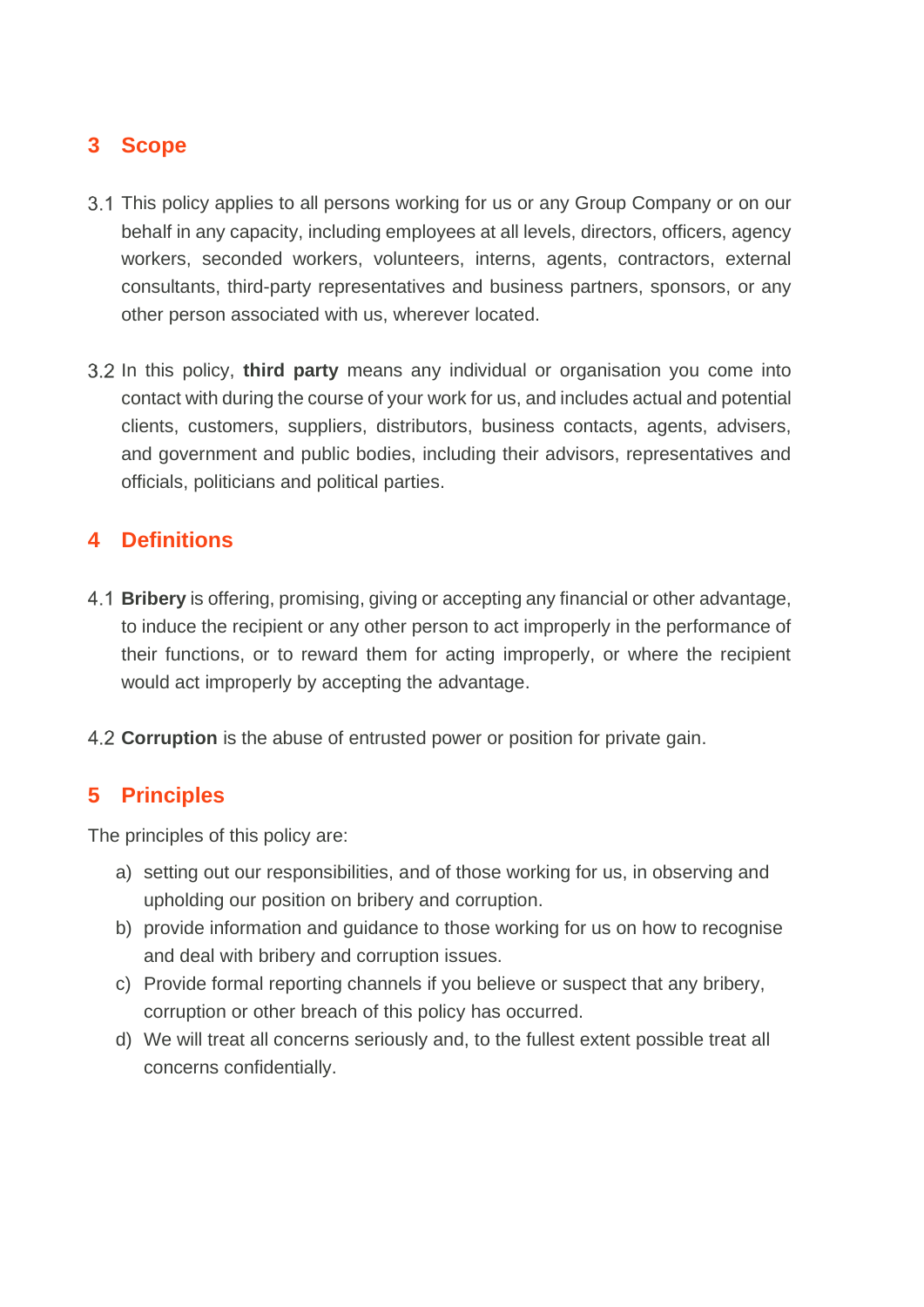#### **6 Related Documents**

- Please refer to the HR SharePoint site or my people services team for all related HR policies and procedures including; grievance policies and procedures, discrimination, harassment and bullying policies and Employee Code of Conduct.
- Please refer to the Ethics SharePoint site or a member of the Ethics team for all related ethics policies and procedures including; 'Speaking Up' policy, 'Speaking up' standard and Always Doing the Right Thing.

#### **Need help?**

Contact the Ethics Team or the Internal Business Conduct Helpline: T: 0800 376 0113 E: [businessconduct@cadentgas.com](mailto:businessconduct@cadentgas.com)

External Business Conduct Helpline: T: 0800 988 9094 E: [report@seehearspeakup.co.uk](mailto:report@seehearspeakup.co.uk)

Contact HR team via People Services: T: 02476 052700 (Option 1)

E: [Mypeopleservices@cadentgas.com](mailto:Mypeopleservices@cadentgas.com)

#### **Document History**

|      | <b>Version Changes</b>      | <b>Author</b>      | Approved by | <b>Approved on</b> |
|------|-----------------------------|--------------------|-------------|--------------------|
| V1.0 | New format                  | <b>Emily Kelly</b> | <b>BPAC</b> | 05/08/2020         |
| V1.2 | Company address Emily Kelly |                    | <b>BPAC</b> | 06/12/2021         |
|      |                             |                    |             |                    |
|      |                             |                    |             |                    |

Note on version numbers: V0.x = draft before approval, V1.0 = first approved version, v1.x= minor amendments, V2.0 = major changes

# **Application**

**Users should ensure they are in receipt of the current version by referring to the Policy Library on the Cadent Depot site.** 

Compliance with this Policy does not confer immunity from breach of statutory or other legal obligations.

© 2021 Cadent Gas Limited - All Rights Reserved.

### **Mandatory and Non-Mandatory requirements**

In this document: